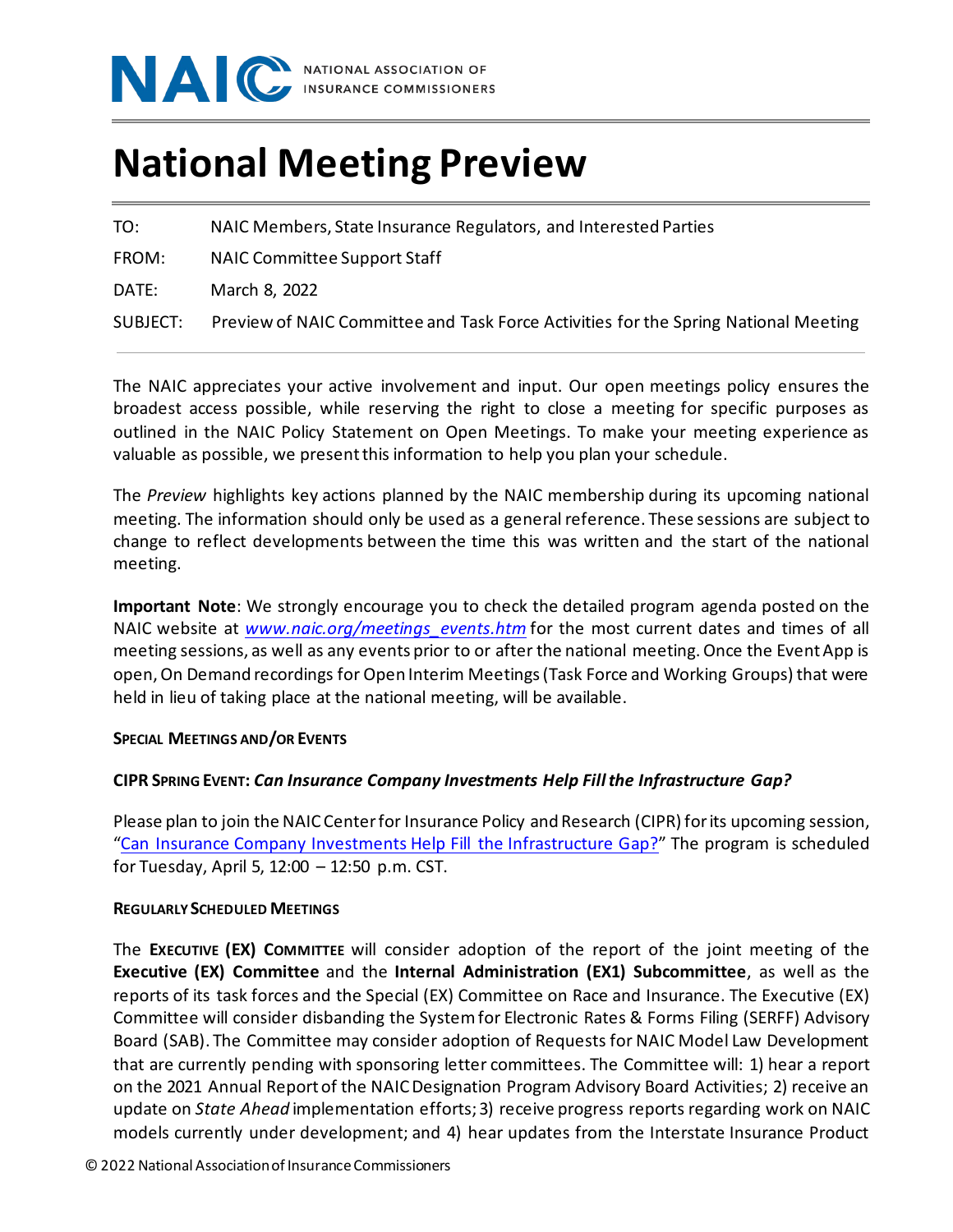NAIC 2022 Spring National Meeting

Regulation Commission (Compact) and the National Insurance Producer Registry (NIPR). A draft agenda and materials for this meeting will be made available for review on the "Meetings and Events" page on the NAIC website at *[www.naic.org/meetings\\_events.htm](http://www.naic.org/meetings_events.htm)*.

During the joint meeting of the **Executive (EX) Committee and Plenary**, NAIC members will consider adoption of reports from its eight standing committees, as well as minutes from the 2021 Fall National Meeting. Progress reports will be provided on the states' implementation efforts on NAICadopted model laws, regulations, and/or amendments. Members will also consider adoption of: 1) the Long-Term Care Insurance Multistate Rate Review Framework (LTCI MSA Framework); and 2) ratification of Financial Stability Oversight Council (FSOC) representatives.

**Please Note:** An NAIC model law, regulation, bulletin, white paper, or other pertinent item for review and discussion by the **Executive (EX) Committee and Plenary** may be added to its agenda for consideration at any time prior to the Spring National Meeting.

The **CLIMATE AND RESILIENCY (EX) TASK FORCE** will: 1) consider adoption of its interim and 2021 Fall National Meeting minutes; 2) hear a presentation from Zurich North America and the Resilient Cities Network regarding mitigation projects to increase resilience to flooding in Boston and Houston, as well as future initiatives; and 3) hear a presentation on resiliency funding.

The **LONG-TERM CARE INSURANCE (EX) TASK FORCE** will: 1) consider adoption of its minutes; and 2) receive reports on the current activity and progress on the various workstreams of the two subgroups of the Task Force.

The **SPECIAL (EX) COMMITTEE ON RACE AND INSURANCE** will: 1) consider adoption of its 2021 Fall National Meeting minutes; 2) hear reports on the current activity and progress of its workstreams; and 3) consider adoption of the Workstream Five Principles for Data Collection.

The **LIFE INSURANCE AND ANNUITIES (A) COMMITTEE** will: 1) consider adoption of its 2021 Fall National Meeting minutes; and 2) consider adoption of its task force and working group reports. The **Accelerated Underwriting (A) Working Group** will not meet at the Spring National Meeting. The **Annuity Suitability (A) Working Group** will not meet at the Spring National Meeting. The Working Group intends to resume its meetings in late March or early April to discuss additional questions on the safe harbor provision and possibly more questions related to producer training for the Frequently Asked Questions (FAQ) document. The Working Group developed the FAQ document as a guidance document for the states to use as they consider adoption and implement provisions in the revised *Suitability in Annuity Transactions Model Regulation* (#275).

The **LIFE ACTUARIAL (A) TASK FORCE** will not meet at the Spring National Meeting. The Task Force will meet March 31 in lieu of the Spring National Meeting to: 1) discuss comments on the currently exposed *Actuarial Guideline LI—The Application of Asset Adequacy Testing to Long-Term Care Insurance Reserves* (AG 51); 2) continue the development of requirements for principle-based reserving (PBR); 3) discuss the development of PBR for non-variable annuities in VM-22, Statutory Maximum Valuation Interest Rates for Income Annuities; 4) hear an update on the status of the economic scenario generator (ESG); 5) hear an update on experience reporting; 6) hear an update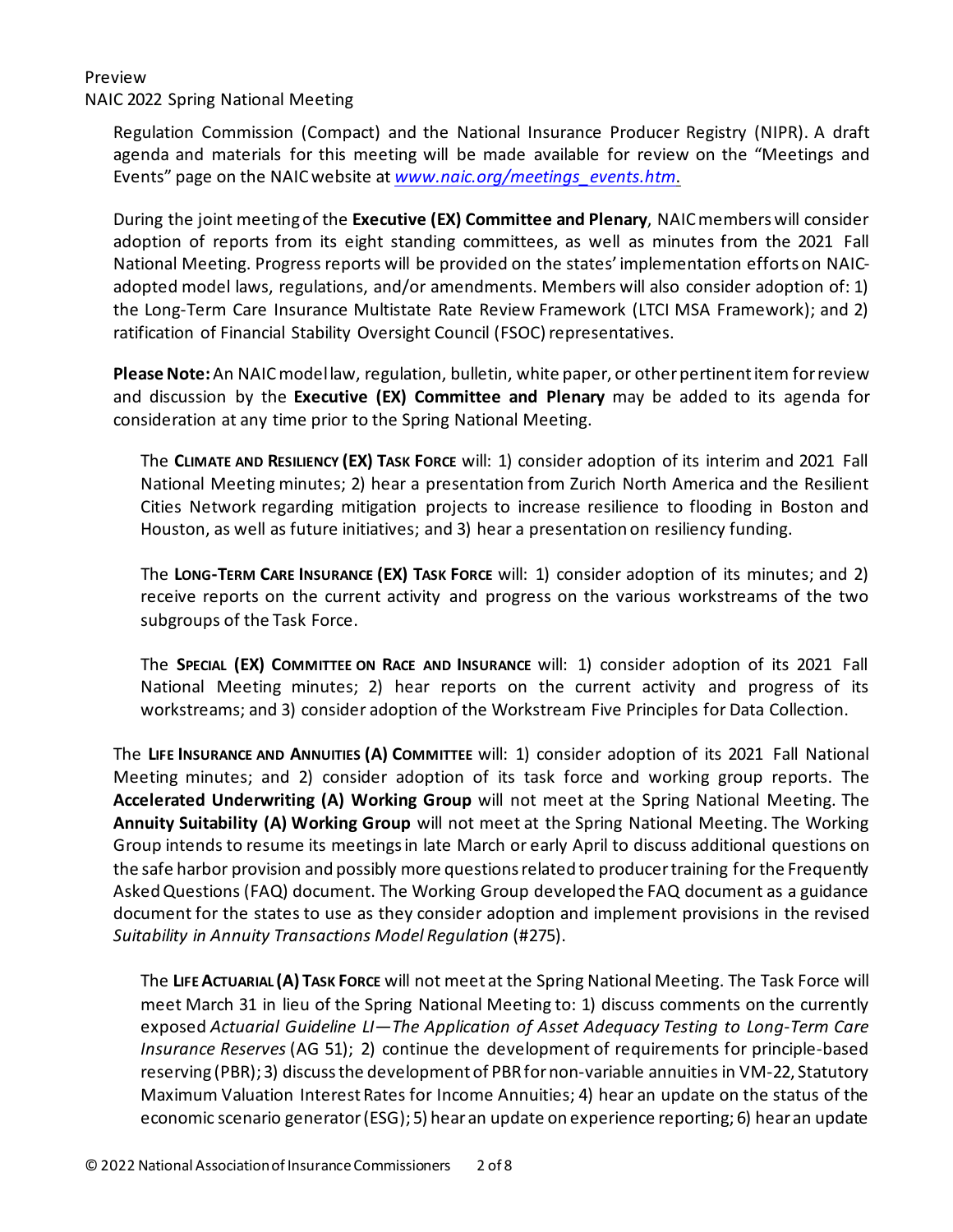NAIC 2022 Spring National Meeting

on the proposed actuarial guideline for index-linked variable annuities; 7) discuss considerations for indexed universal life (IUL) revisions; and 8) consider adoption of its subgroup reports.

The **HEALTH INSURANCE AND MANAGED CARE (B) COMMITTEE** will: 1) hear presentations on issues of interest to the Committee, including a possible discussion on the implementation and enforcement of the federal No Surprises Act (NSA); 2) consider adoption of its interim and 2021 Fall National Meeting minutes; and 3) consider adoption of its task force, working group, and subgroup reports. The **Consumer Information (B) Subgroup** will not meet at the Spring National Meeting. The **Health Innovations (B) Working Group** will discuss issues around restarting redeterminations in Medicaid, its work on race and insurance, and other topics.

The **HEALTH ACTUARIAL (B) TASK FORCE** will not meet at the Spring National Meeting. The Task Force will meet March 29 in lieu of the Spring National Meeting to hear updates from the federal Center for Consumer Information and Insurance Oversight (CCIIO), the Society of Actuaries (SOA), and the American Academy of Actuaries (Academy). The **Long-Term Care Actuarial (B) Working Group** will not meet at the Spring National Meeting.

The **REGULATORY FRAMEWORK (B) TASK FORCE** will not meet at the Spring National Meeting. The Task Force will meet in lieu of the Spring National Meeting to: 1) hear presentations on policy issues affecting state health insurance regulation; and 2) consider adoption of its working group and subgroup reports. The **Accident and Sickness Insurance Minimum Standards (B) Subgroup** will not meet at the Spring National Meeting. The Subgroup will continue to meet to consider revisions to the *Model Regulation to Implement the Accident and Sickness Insurance Minimum Standards Model Act* (#171). The **Employee Retirement Income Security Act (ERISA) (B) Working Group** will not meet at the Spring National Meeting. The Working Group may meet in lieu of the Spring National Meeting to continue its discussions of *Rutledge v. Pharmaceutical Care Management Association (PCMA)* and its possible incorporation into the *Health and Welfare Plans Under the Employee Retirement Income Security Act: Guidelines for State and Federal Regulation* (ERISA Handbook). The **Mental Health Parity and Addiction Equity Act (MHPAEA) (B) Working Group** will meet at the Spring National Meeting in regulator-to-regulator session, pursuant to paragraph 3 (specific companies, entities or individuals) of the NAIC Policy Statement on Open Meetings, to continue discussion of its work to provide additional compliance tools for the states in determining MHPAEA plan compliance, particularly related to non-quantitative treatment limitations (NQTLs). The **Pharmacy Benefit Manager Regulatory Issues (B) Subgroup**  will continue its discussions related to its new charge to develop a white paper related to pharmacy benefit manager (PBM) business practices, including the impact, if any, of the U.S. Supreme Court's *Rutledge* decision, and other issues related to the prescription drug supply distribution system.

The **SENIOR ISSUES (B) TASK FORCE** will not meet at the Spring National Meeting. The Task Force will meet March 17 in lieu of the Spring National Meeting to: 1) adopt its interim and 2021 Fall National Meeting minutes; 2) hear a presentation on Medicare Part D plans and a problem with auto enrollment; 3) hear about an issue regarding home care marketing; and 4) revise, as necessary, the NAIC models; consumer guides; and training material on Medicare supplement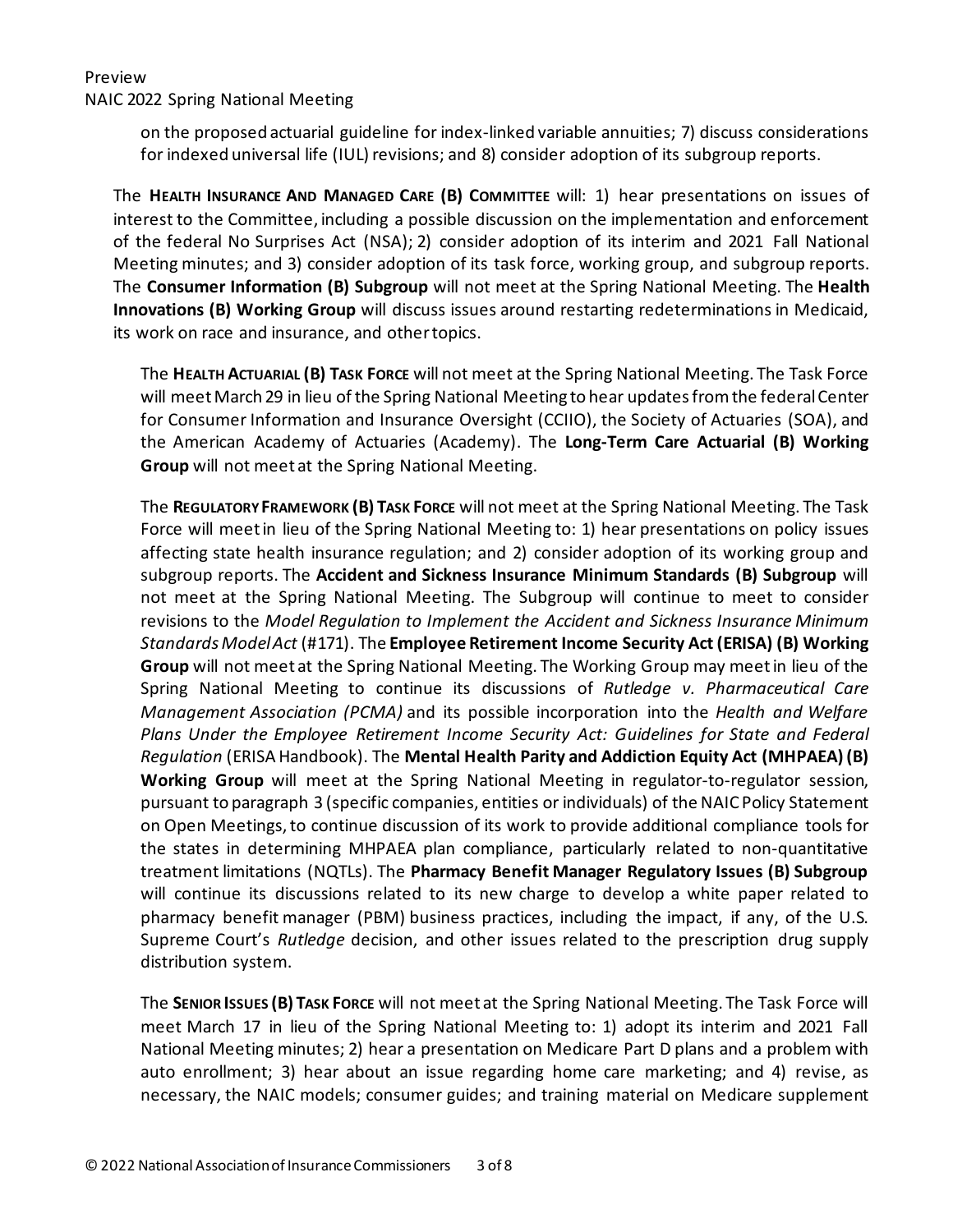NAIC 2022 Spring National Meeting

insurance, long-term care insurance (LTCI), senior counseling programs, and other insurance issues that affect older Americans.

The **PROPERTY AND CASUALTY INSURANCE (C) COMMITTEE** will: 1) consider adoption of its task force and working group reports; 2) consider adoption of the Pet Insurance Model Act; 3) hear presentations related to parametric insurance products; and 4) hear a report analyzing private passenger auto (PPA) insurance results. The **Cannabis Insurance (C) Working Group** will not meet at the Spring National Meeting. The Working Group will meet March 24 in lieu of the Spring National Meeting to: 1) discuss its 2022 work plan; 2) discuss progress on the drafting of the updated NAIC *Understanding the Market for Cannabis Insurance* white paper; 3) hear an update on related federal legislation; and 4) hear a presentation on insurance capacity in the cannabis space. The **Catastrophe Insurance (C) Working Group** and the **NAIC/Federal Emergency Management Agency (FEMA)(C) Advisory Group** will meet in joint session to: 1) hear federal updates; 2) discuss progress made on updates to the *Catastrophe Modeling Handbook*; 3) discuss private flood insurance; and 4) discuss the status of the National Flood Insurance Program's (NFIP's) Risk Rating 2.0 rollout. The **Terrorism Insurance Implementation (C) Working Group** will meet prior to the Spring National Meeting to discuss the results of the terrorism risk insurance data call. The **Transparency and Readability of Consumer Information (C) Working Group** will not meet at the Spring National Meeting. The Working Group will meet in March in lieu of the Spring National Meeting to: 1) consider adoption of its minutes; 2) hear reports from the drafting groups regarding the best practices document regarding significant premium increases on property/casualty (P/C) insurance products; and 3) discuss next steps for the Working Group.

The **CASUALTY ACTUARIAL AND STATISTICAL (C) TASK FORCE**will not meet at the Spring National Meeting. The Task Force met March 8 in lieu of the Spring National Meeting to: 1) hear status updates on its current projects; 2) discuss a proposal on a statutory accounting principle (SAP) referral of Project #2019-49 about *Statement of Statutory Accounting Principles (SSAP) No. 62R—Property and Casualty Reinsurance* and Schedule P instructions; and 3) discuss the regulatory review of random forest rate models.

The **SURPLUS LINES (C) TASK FORCE** will not meet at the Spring National Meeting. The Task Force will meet in lieu of the National Meeting to: 1) consider adoption of the report of the **Surplus Lines (C) Working Group**; and 2) hear an update from the *Nonadmitted Insurance Model Act* (#870) Drafting Group.

The **TITLE INSURANCE (C) TASK FORCE** will: 1) discuss its 2022 work plan; 2) hear a presentation on consumer protection letters; and 3) hear a presentation on how wire fraud is investigated.

The **WORKERS' COMPENSATION (C) TASK FORCE** will not meet at the Spring National Meeting. The Task Force will meet prior to the national meeting to discuss current workers' compensation legislation and the revised definition of catastrophe.

The **MARKET REGULATION AND CONSUMER AFFAIRS (D) COMMITTEE** will: 1) consider adoption of its 2021 Fall National Meeting minutes; 2) consider adoption of its revised 2022 charges reflecting that the Privacy Protections (D) Working Group will report to the Innovation, Cybersecurity, and Technology (H)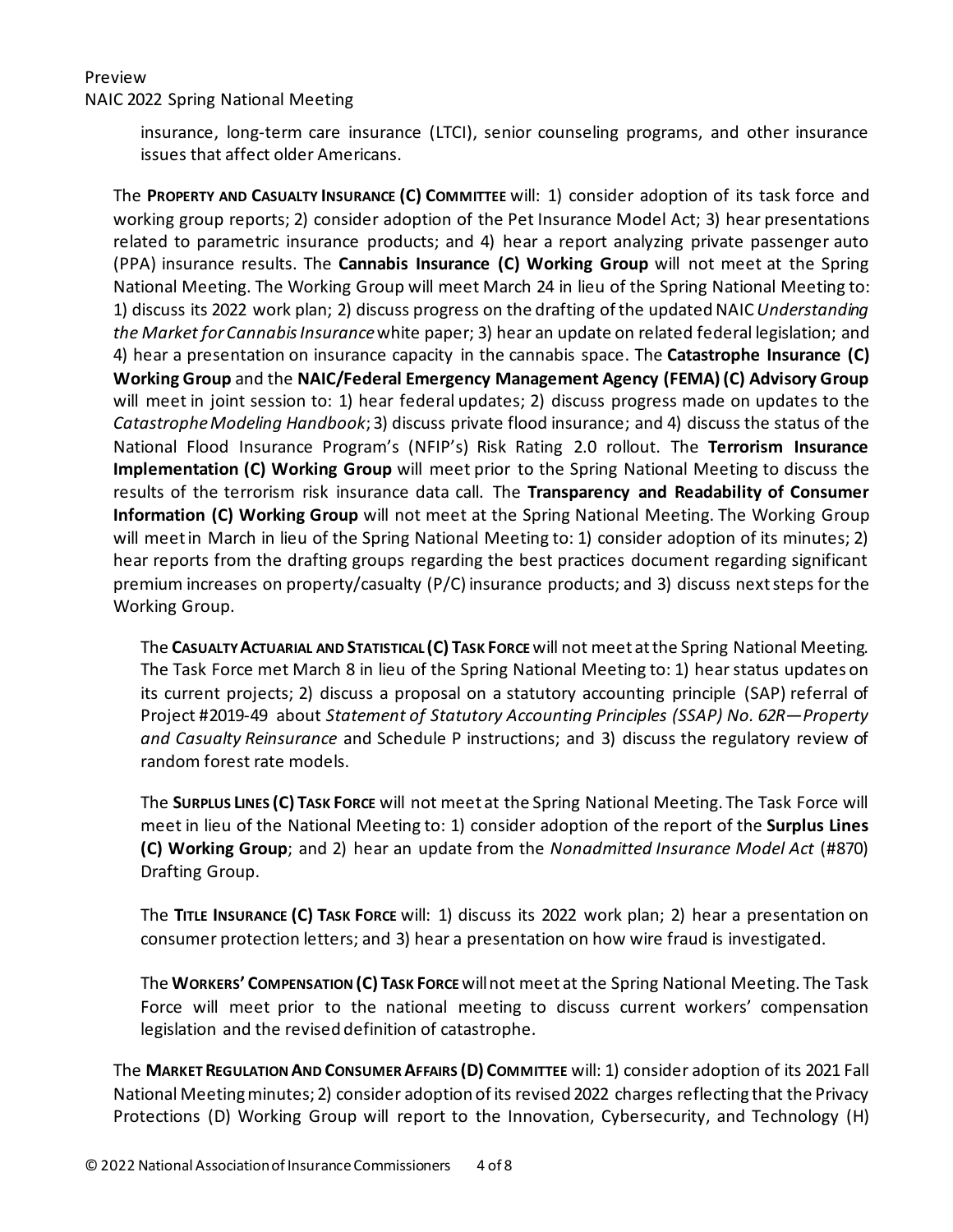## NAIC 2022 Spring National Meeting

Committee and the former Speed to Market (H) Working Group will report to the Market Regulation and Consumer Affairs (D) Committee; and 3) consider adoption of its task force and working group reports. The **Market Analysis Procedures (D) Working Group** will not meet at the Spring National Meeting. The Working Group met March 3 in lieu of the Spring National Meeting to: 1) consider adoption of its 2021 Fall National Meeting minutes; 2) consider adoption of standard ratios for the Travel and Short-Term Limited-Duration (STLD) Insurance Market Conduct Annual Statement (MCAS) blanks; and 3) discuss market analysis tools and data elements. The **Market Regulation Certification (D) Working Group** will not meet at the Spring National Meeting. The Working Group will meet in lieu of the Spring National Meeting to: 1) review its charges and the status of the Certification Program; and 2) and hear an update on the Certification Program scoring matrix. The **Market Actions (D) Working Group** will meet in regulator-to-regulator session pursuant to paragraph 3 (specific companies, entities, or individuals) of the NAIC Policy Statement on Open Meetings. The **Privacy Protections (D) Working Group** will discuss suggested revisions to the NAIC privacy models and the drafting of additional work products, such as a white paper, to address consumer data ownership and use rights. The **Advisory Organization Examination Oversight (D) Working Group**, **Market Conduct Annual Statement (D) Working Group,** and **Market Conduct Examination Guidelines (D) Working Group** will not meet at the Spring National Meeting.

The **ANTIFRAUD (D) TASK FORCE** will not meet at the Spring National Meeting. The Task Force will meet in March in lieu of the Spring National Meeting to: 1) consider adoption of its Nov. 12, 2021, minutes; 2) consider adoption of the reports of the **Antifraud Technology (D) Working Group**, the **Antifraud Education Enhancement (D) Working Group**, and the **Improper Marketing of Health Insurance (D) Working Group**; and 3) hear updates from interested parties about their recent activities to address insurance fraud. The Task Force will meet in regulator-to-regulator session, pursuant to paragraph 3 (specific companies, entities, or individuals) of the NAIC Policy Statement on Open Meetings. The **Improper Marketing of Health Insurance (D) Working Group** will hear public comments regarding the improper marketing of health insurance and recommendations on how to prevent such practices.

The **MARKET INFORMATION SYSTEMS (D) TASK FORCE**will not meet at the Spring National Meeting. The Task Force will meet March 25 in lieu of the Spring National Meeting to: 1) consider adoption of its 2021 Fall National Meeting minutes; 2) consider adoption of the report of the **Market Information Systems Research and Development (D) Working Group**; 3) review new Uniform System Enhancement Request (USER) forms and the status of existing USER forms; and 4) consider adoption of its recommendations regarding the incorporation of artificial intelligence (AI) abilities in NAIC market information systems (MIS).

The **PRODUCER LICENSING (D) TASK FORCE** will not meet at the Spring National Meeting. The Task Force will meet in March in lieu of the Spring National Meeting to: 1) consider adoption of its Nov. 29, 2021, minutes; 2) consider adoption of procedures for amending the NAIC Uniform Applications; 3) appoint the Adjuster Licensing (D) Working Group; 4) discuss the process exam vendors and continuing education (CE) providers use to eliminate bias in producer licensing exams and CE courses; 5) hear reports from the **Producer Licensing Uniformity (D) Working Group** and the **Uniform Education (D) Working Group**; and 6) hear a report from the NIPR Board of Directors.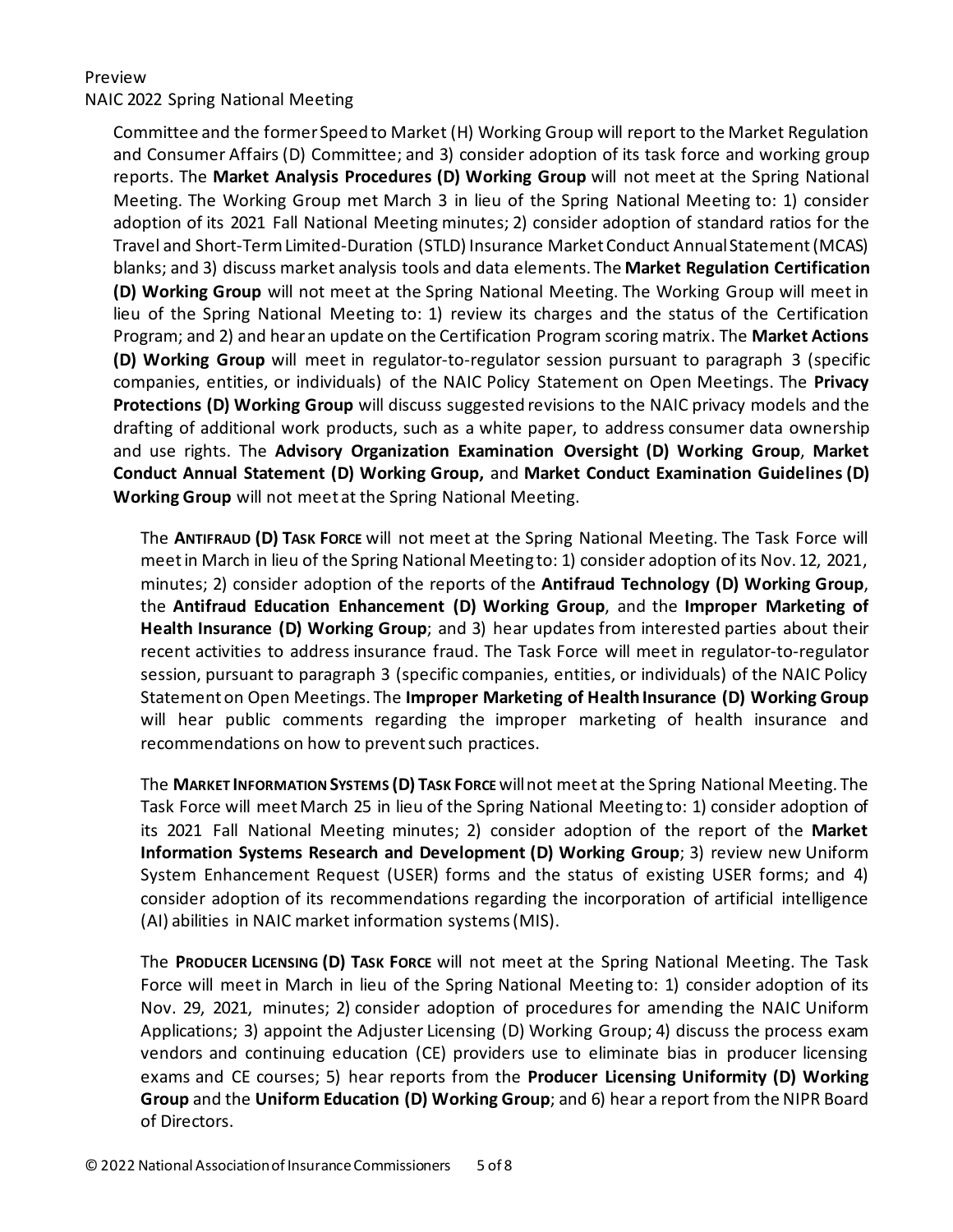#### NAIC 2022 Spring National Meeting

The **FINANCIAL CONDITION (E) COMMITTEE** will consider adoption of its task force and working group reports. The **Restructuring Mechanisms (E) Working Group** will not meet at the Spring National Meeting. The Working Group will meet in lieu of the Spring National Meeting to consider modifications to a previously exposed draft white paper.

The **ACCOUNTING PRACTICES AND PROCEDURES (E) TASK FORCE** will consider adoption of its working group reports. The **Statutory Accounting Principles (E) Working Group** will: 1) hear comments on previously exposed items, including agenda item 2021-26EP, which is the final outstanding item in response to a referral received from the Financial Condition (E) Committee regarding proposed changes to certain terminology used in the *Accounting Practices and Procedures Manual* (AP&P Manual); 2) consider adoption of several nonsubstantive items for statutory accounting; 3) consider exposure of new items, including an agenda item in response to recent updates by the Financial Accounting Standards Board (FASB), to consider revisions to the definitions of an asset and liability; and 4) receive an update and expose potential revisions to *SSAP No. 86—Derivatives* regarding expanding effective hedge assessment exceptions as allowed under U.S. generally accepted accounting principles (GAAP). The **Blanks (E) Working Group** will not meet at the Spring National Meeting. The Working Group will meet March 29 in lieu of the Spring National Meeting to: 1) consider adoption of nine proposals previously exposed, including: a) adding a footnote to Exhibit 7 to capture Federal Home Loan Bank (FHLB) Funding Agreements; b) modifying Note 9C disclosures; c) modifying the Analysis of Operations by Lines of Business for the health blank for consistency; d) modifying the life blank state page for consistency in the lines of business reported; e) adding columns to the Underwriting and Investment exhibits in the health blank to gain consistency in the lines of business reported; f) modifying the life/fraternal Five-Year Historical lines for consistency; g) adding instructions to the Investment Schedules General Instructions to exclude non-rated residual tranches; h) adding new instructions for the investment schedules for investment transactions with related parties; and i) adding a line category in the Asset Valuation Reserve Equity and Other Invested Assets Component for residual tranches or interests; 2) consider adoption of its editorial listing; and 3) consider exposure of five new proposals.

The **CAPITAL ADEQUACY (E) TASK FORCE** will not meet at the Spring National Meeting. The Task Force will meet March 28 in lieu of the Spring National Meeting to: 1) consider adoption of its working group and subgroup reports; and 2) adopt its current working agenda. The **Health Risk-Based Capital (E) Working Group** will not meet at the Spring National Meeting. The Working Group will meet March 18 in lieu of the Spring National Meeting to: 1) consider adoption of its minutes; 2) receive comments on the Academy H2 – Underwriting Risk Report; and 3) discuss its working agenda. The **Life Risk-Based Capital (E) Working Group** will not meet at the Spring National Meeting. The Working Group will meet March 23 in lieu of the Spring National Meeting to: 1) consider adoption of its minutes; and 2) discuss items to be addressed for the remainder of 2022. The **Property and Casualty Risk-Based Capital (E) Working Group** will not meet at the Spring National Meeting. The Working Group will meet March 23 in lieu of the Spring National Meeting to: 1) consider adoption of the Catastrophe Risk (E) Subgroup'sminutes; 2) consider adoption of proposal 2021-15-CR (Adding KCC Model); 3) consider adoption of proposal 2021-17-CR (Adding Wildfire Peril For Informational Purposes Only); 4) consider exposure of proposal 2022-01-P (Removing Trend Test "For Information Only" Footnote); 5) consider adoption of the report of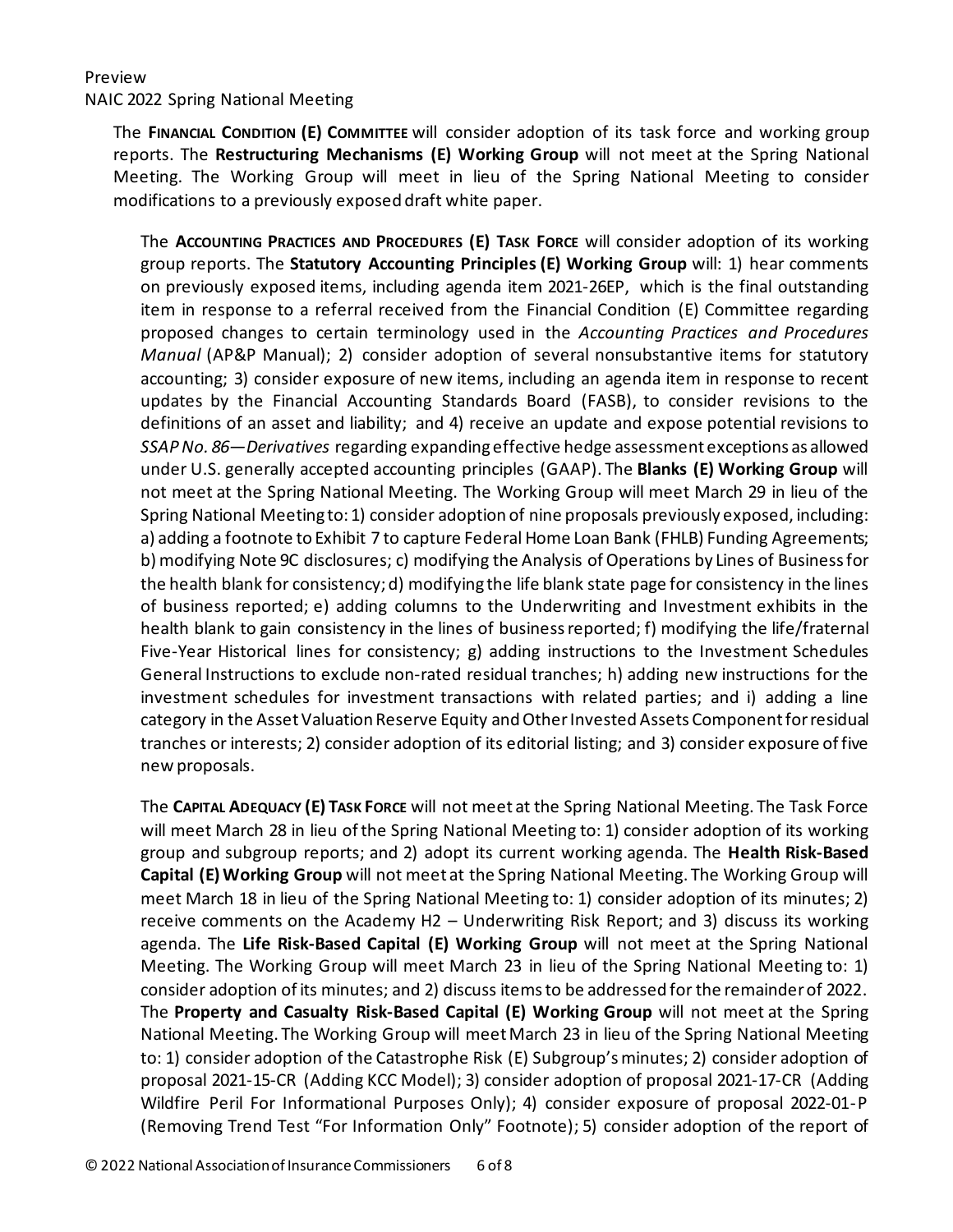#### Preview NAIC 2022 Spring National Meeting

the **Catastrophe Risk (E) Subgroup**; 6) discuss its working agenda; and 7) hear updates on current P/C risk-based capital (RBC) projects from the Academy. The **Catastrophe Risk (E) Subgroup** will not meet at the Spring National Meeting. The Subgroup will meet March 22 in lieu of the Spring National Meeting to: 1) consider adoption of its minutes; 2) discuss its working agenda; 3) discuss the insured loss threshold for wildfire peril; 4) discuss the independent model review instruction in the Rcat component; and 5) discuss the issue of double counting in the R5 component.

The **EXAMINATION OVERSIGHT (E) TASK FORCE**will: 1) consider adoption of its minutes; and 2) consider adoption of the reports of the **Electronic Workpaper (E) Working Group**, the **Financial Analysis Solvency Tools (E) Working Group**, the **Financial Examiners Coordination (E) Working Group**, the **Financial Examiners Handbook (E) Technical Group**, and the **Information Technology (IT) Examination (E) Working Group**.

The **FINANCIAL STABILITY (E) TASK FORCE** and the **Macroprudential (E) Working Group** will meet in joint session to: 1) adopt their joint Feb. 22 minutes; 2) hear an update on the Macroprudential (E) Working Group; 3) hear a Macroprudential Risk Assessment update; and 4) hear an international update.

The **RECEIVERSHIP AND INSOLVENCY (E) TASK FORCE**will: 1) consider adoption of its minutes; 2) consider adoption of its working group and subgroup reports; and 3) hear a presentation from the National Conference of Insurance Guaranty Funds (NCIGF).

The **REINSURANCE (E) TASK FORCE** will not meet at the Spring National Meeting. The Task Force will meet March 22 in lieu of the Spring National Meeting to: 1) consider adoption of its minutes; 2) consider adoption of the report from the **Reinsurance Financial Analysis (E) Working Group**; 3) receive a report from the Mutual Recognition of Jurisdictions (E) Working Group; and 4) discuss the progress of any other ongoing projects.

The **VALUATION OF SECURITIES (E) TASK FORCE** will: 1) consider adoption of its minutes; 2) receive and discuss comments on proposed *Purposes and Procedures Manual of the NAIC Investment Analysis Office* (P&P Manual) amendments to: a) update the definition of Other Non-Payment Risk assigned a Subscript "S"; b) update the definition of Principal Protected Securities (PPS); c) assign NAIC designations to investments with a fixed income component for reporting on Schedule BA; and d) permit the Securities Valuation Office (SVO) to assign NAIC designations to unrated subsidiaries in working capital finance investments (WCFI) transactions; 3) receive and discuss comments on a staff report on the use of NAIC designations by other jurisdictions in their regulation of insurers; 4) receive and discuss a proposed referral to the Blanks (E) Working Group to add fixed income analytical risk measures for investments reported on Schedule D, Part One; and 5) hear staff reports on the SVO year-end carry-over filings Statutory Accounting Principles (E) Working Group's projects and updates on the ad hoc credit rating provider (CRP) study group.

The **FINANCIAL REGULATION STANDARDS AND ACCREDITATION (F) COMMITTEE**will: 1) discuss revisions adopted in 2021 to NAIC publications that are referenced in the accreditation standards, such as the AP&P Manual and the *Financial Condition Examiners Handbook*; 2) discuss a referral from the Financial Condition (E) Committee regarding the applicability of the accreditation program to captive insurers that reinsure variable annuity business; and 3) discuss a referral from the Receivership and